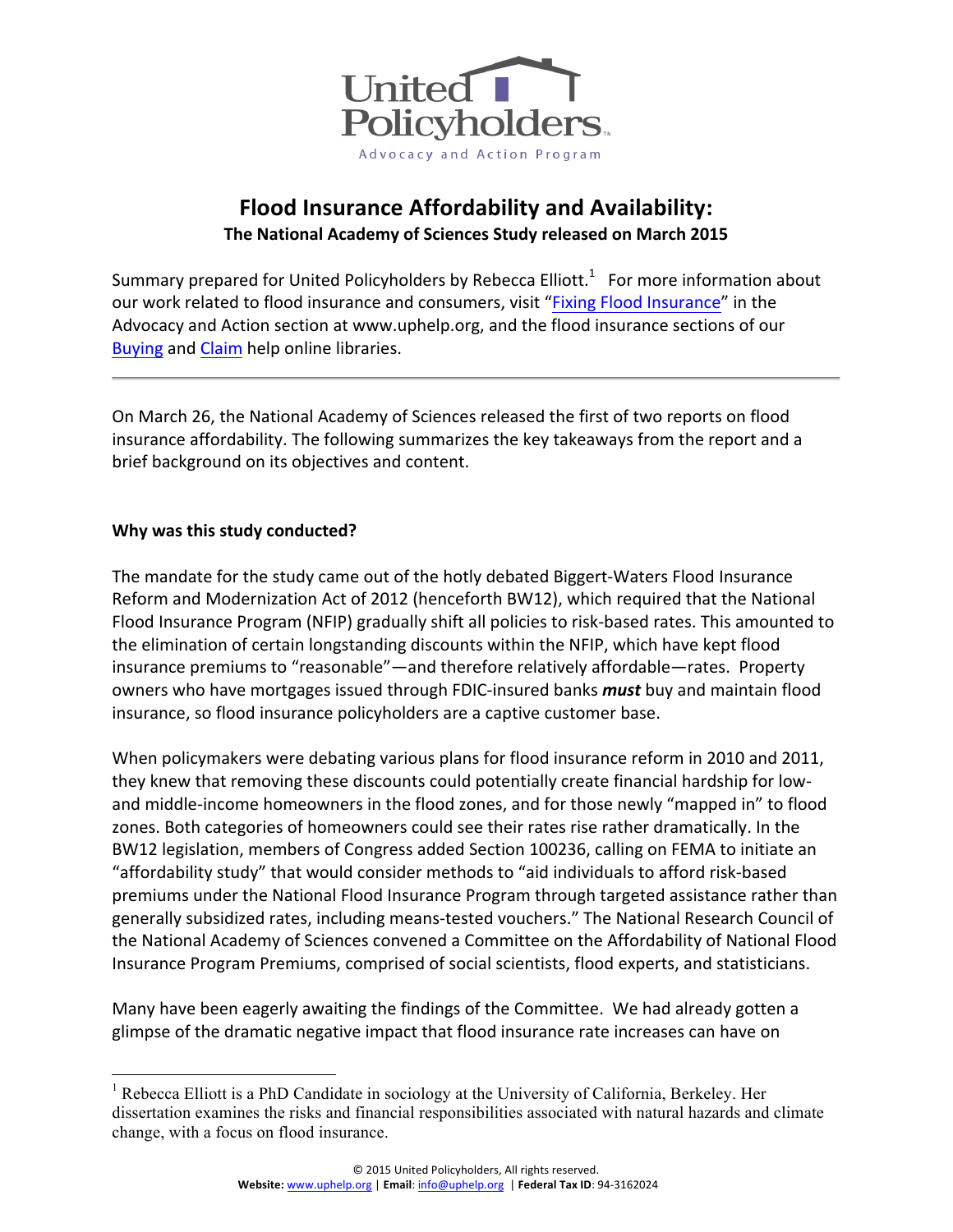individuals and communities. BW12 did not require that the affordability study be completed *before* FEMA began implementing its prescribed rate increases, so the initial phase of implementation created a huge uproar, and a "Stop FEMA Now" grassroots movement.

Reports that BW12 was causing sharp increases in Gulf Coast flood insurance premiums (as high as \$18,000) began to circulate. There was a national outcry surrounding issues of flood insurance affordability and the continued economic vitality of affected communities. In response to this outcry, Congress intervened again, passing the Homeowner Flood Insurance Affordability Act of 2014 (HFIAA). The Act reinstated some discounts, and slowed down the increases for others. The HFIAA reiterated the mandate for the affordability study, and commits FEMA to creating an "affordability framework."

# **What is in this report?**

The 137-page report is quite comprehensive. The NFIP is a complex program with a complicated history, and the report clearly explains the reasons that we find ourselves in such a predicament with flood insurance at the present moment, as well as offers some ways to think about paths forward. The first few chapters cover the history of premium setting prior to BW12 and how BW12 proposed to increase premiums. The report then goes into some of the issues surrounding "take up," i.e. demand for flood insurance policies, and explores whether increasing premiums will lead property owners to avoid or drop coverage. The authors then provide a detailed set of figures to capture the geographic distribution of flood insurance policies, to consider where the affordability problem will be experienced, and where it will be most pronounced. Finally, they turn squarely to the affordability question, with two final chapters that provide a framework for developing affordability options and identify some policy alternatives. 

## **What are the key takeaways?**

- 1. While there are different ways to measure the cost burden on property owners and renters *from purchasing flood insurance, there is no objective threshold for "affordable" or* "affordability," and it does not mean the same thing as "reasonable." Decisions related to the affordability of flood insurance will inevitably be political ones, which imply judgment calls and tradeoffs. "Affordability" pertains to each policyholder's ability to pay after considering wealth and income. A "reasonable" premium in regards to risk is not necessarily an "affordable" premium from the standpoint of a given property owner.
- 2. The NFIP's multiple, often competing, policy objectives have structured the present difficulty with flood insurance affordability. For instance, the objective to have "risk-based" premiums that signal risk and earn enough to cover claims and expenses can be incompatible with the objective to ensure "reasonable" premiums for all (i.e. when the  $risk$ —and thus the premium—is quite high).
- 3. We do not really know how removing discounts, as BW12 intended, will affect the overall *financial health of a) affected policyholders, or b) the program as a whole.* Because FEMA does not have data on 1) how many properties are currently paying grandfathered rates, or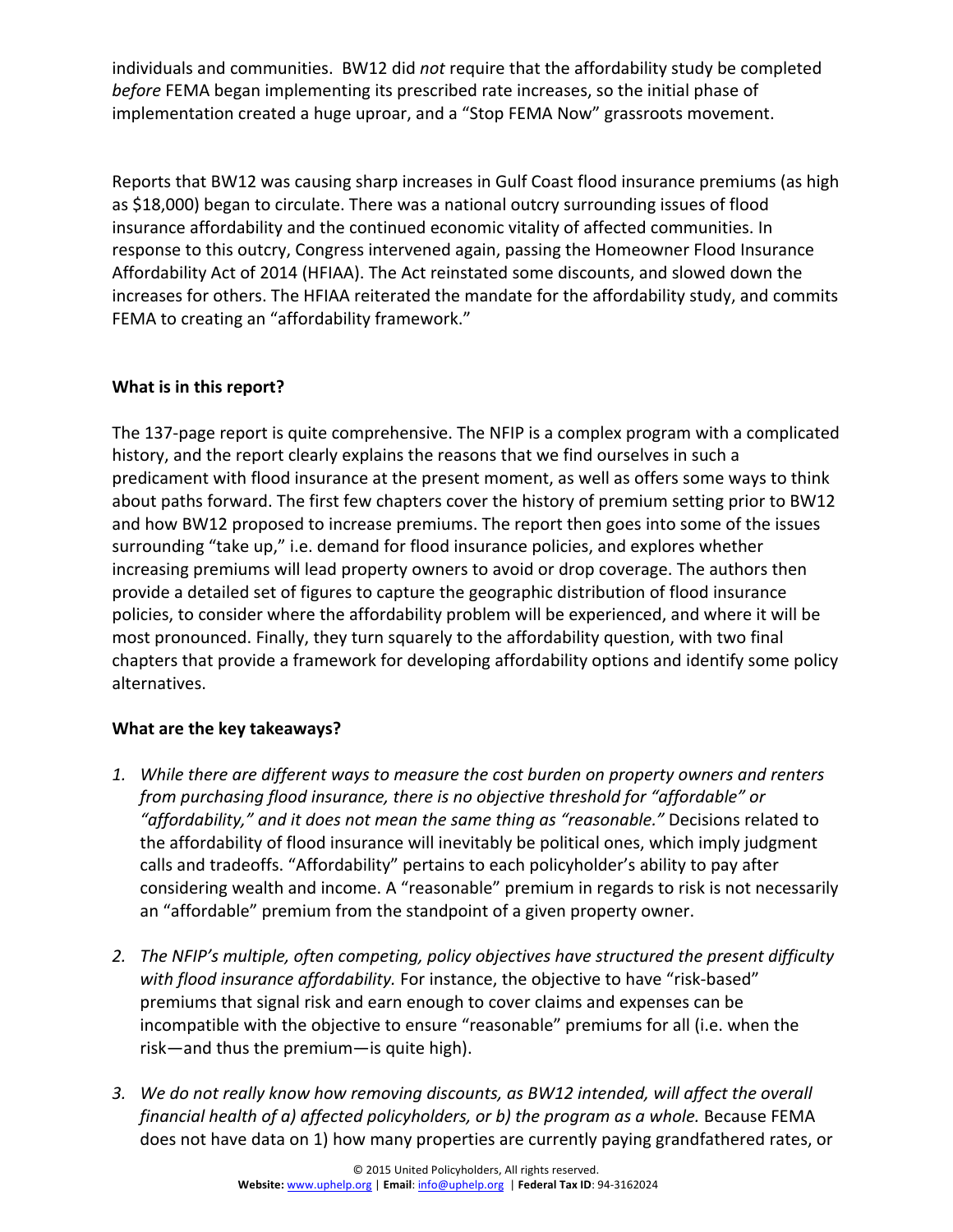2) building elevations for pre-FIRM policies; we cannot really be sure how much higher riskbased premiums will be. It could be large increases, but we cannot say for certain.

- 4. Because people are not really rational actors, we do not have a good understanding of how their demand for flood insurance does or will respond to increases in premiums. The NFIP was designed to encourage policy take up via "reasonable" rates, but it is not clear that this is really doing the job. We need a multipart strategy to encourage the purchase of coverage.
- 5. Changes to flood insurance policies will be realized nationwide, but their effects are geographically concentrated. About 19 percent of policyholders are paying subsidized pre-FIRM rates *program-wide*. But pre-FIRM policies might apply to a large percentage of households in any *one* community—meaning the effects on those communities would be particularly dramatic. California, Texas, New York, and Florida have the largest populations, as well as large numbers of pre-FIRM subsidized policies.
- 6. Affordability can be approached with capped premiums (i.e. keeping premiums below a certain percentage of coverage), income considerations (i.e. below a certain income *threshold), or housing cost calculations (i.e. below a certain percentage of income spent on* housing costs, including flood insurance). Each approach would establish slightly different eligibility criteria for an affordability program.
- 7. Policymakers also have to decide who will receive assistance, what type of assistance will be provided and how much, how it will be provided, who will pay for the assistance, and how it *will be administered.* Will eligibility be based on being cost burdened by flood insurance, on loss of pre-FIRM premiums, on community characteristics, on requirement to purchase flood insurance, on mitigation efforts, or on some combination of these? Or on something else entirely? Will the program simply help property owners afford flood insurance, or can it also go towards supporting mitigation? Will assistance take the form of vouchers, grants, loans, discounts, tax credits/refunds, buyouts, or some combination? Will there be minimum and maximum amounts of assistance and how will the precise amount be determined? How will the cost of such a program be distributed across local, state, tribal, and federal entities, as well as supported by taxpayers versus policyholders? Will FEMA be solely in charge, and what will be the role of the Write-Your-Own (WYO) insurers? All of these decisions involve tradeoffs that must be weighed and resolved.

The report concludes with in-depth consideration of three broad policy options for providing assistance:

- 1. Direct financial assistance to homeowners, either for mitigation actions that reduce the cost of flood insurance (e.g. elevating a home), or for the costs of premiums directly.
- 2. NFIP program reforms, which could reduce the cost of flood insurance for all policyholders through changes to NFIP structure and requirements.
- 3. Community-based programs.